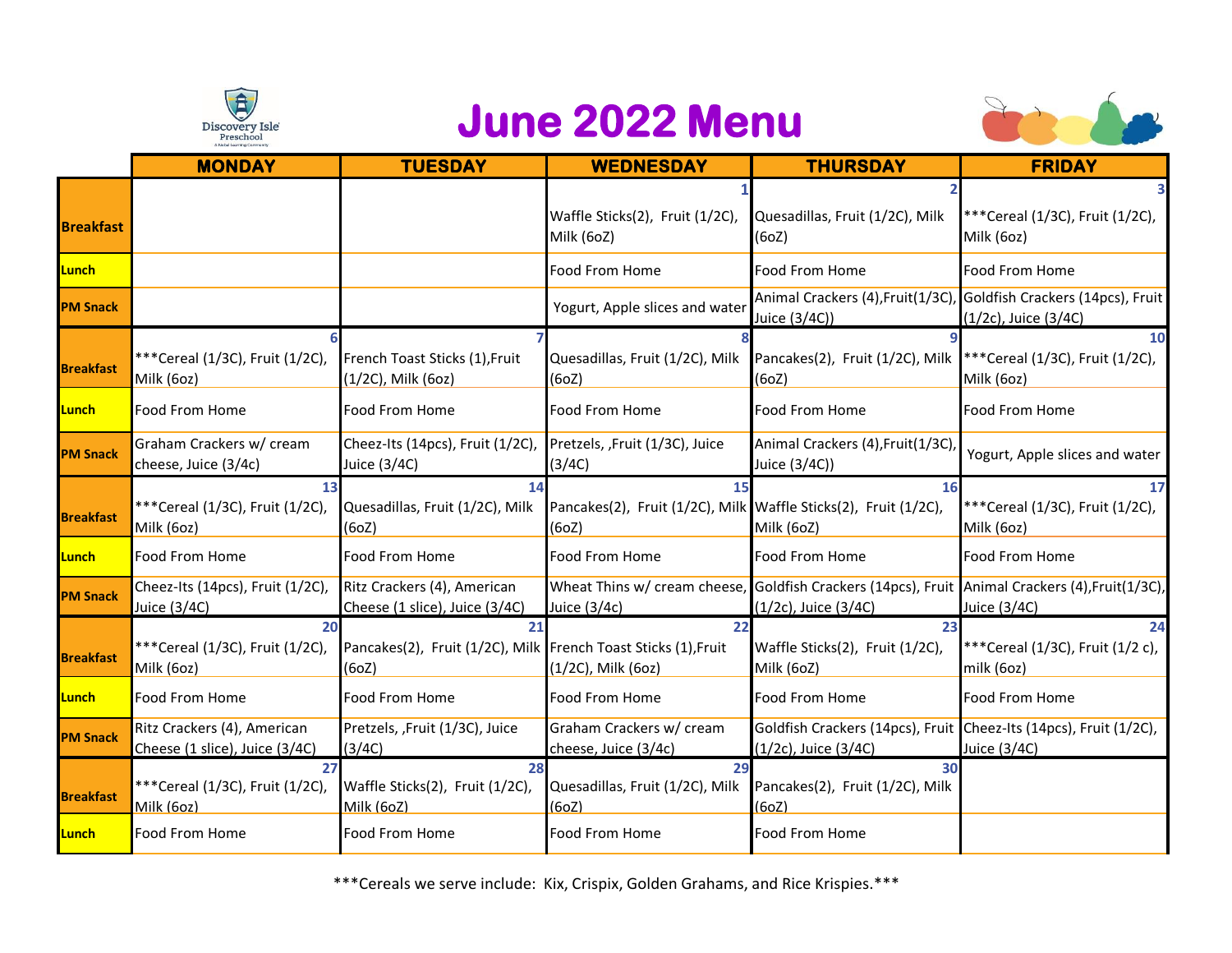| <b>PM Snack</b> | Goldfish Crackers (14pcs), Fruit Graham Crackers w/ cream |                      | Cheez-Its (14pcs), Fruit (1/2C), Pretzels, , Fruit (1/3C), Juice |        |  |
|-----------------|-----------------------------------------------------------|----------------------|------------------------------------------------------------------|--------|--|
|                 | $(1/2c)$ , Juice (3/4C)                                   | cheese, Juice (3/4c) | Juice (3/4C)                                                     | (3/4C) |  |

\*\*\*Cereals we serve include: Kix, Crispix, Golden Grahams, and Rice Krispies.\*\*\*